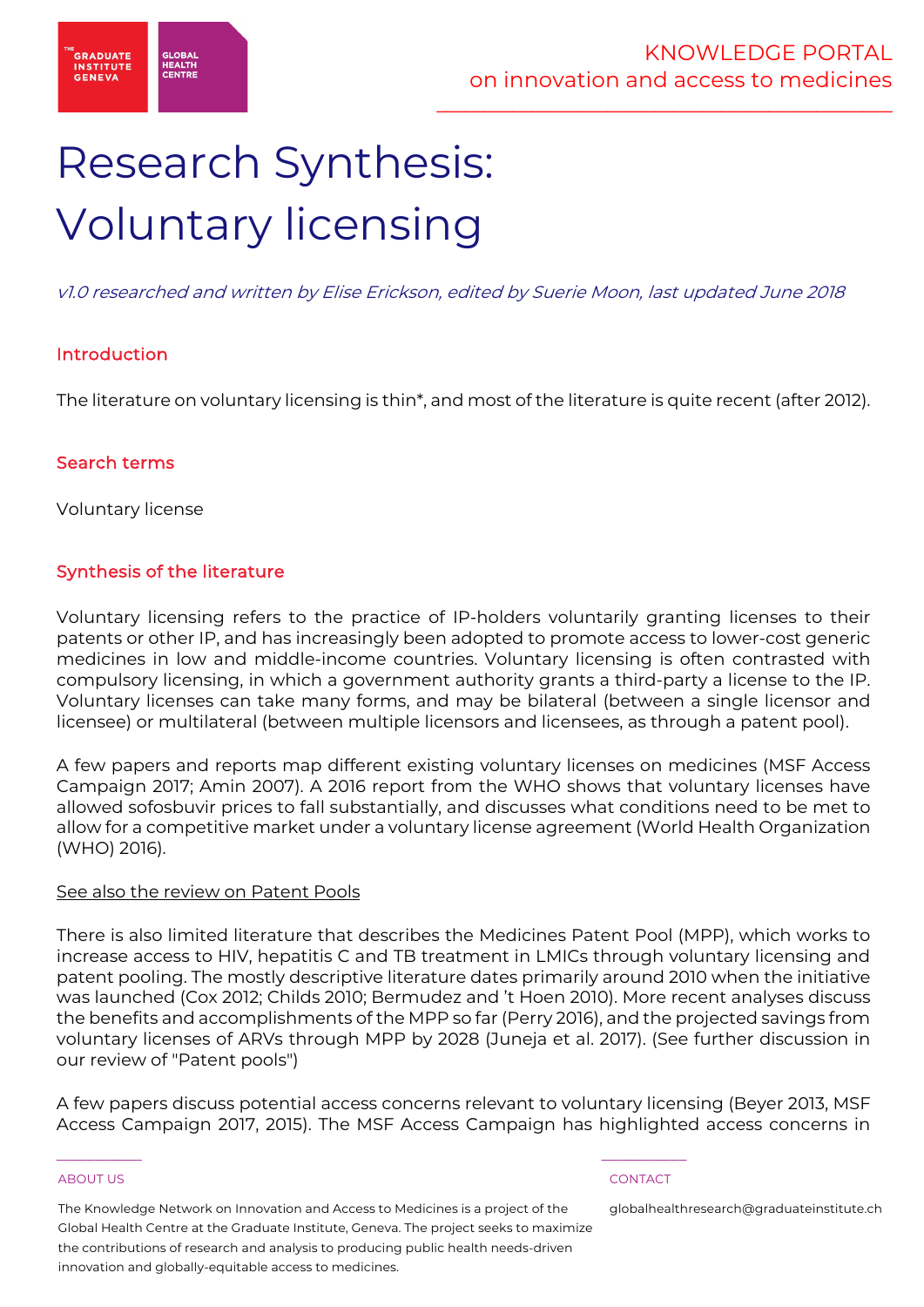

middle-income countries that were excluded from Gilead's voluntary license agreements on HIV and hepatitis C medicines (MSF Access Campaign 2017, 2015).

Discussion of voluntary licensing sometimes arises in papers focusing on compulsory licensing, which has attracted far more research attention. For example, some discuss how the threat of a compulsory license may invite a voluntary licensing agreement (Raju 2017), or that pharmaceutical companies will use voluntary licenses to prevent the use of compulsory licenses (or the use of other TRIPS flexibilities), thereby preventing competition in the market. Many of the papers that discuss both types of licensing, however, tend to focus on compulsory rather than voluntary licenses (Beall and Kuhn 2012). (See our review of Compulsory Licensing.)

See also the review on Compulsory Licensing

# Research gaps

• Mapping of terms and conditions in voluntary licenses, including covered medicines, countries, timeframes for negotiation, period of licenses, provisions for use of TRIPS flexibilities, criteria for licensees, and suppliers in and outside of voluntary licenses.

• Comparison between bilateral (e.g. patent-holding firm to licensees) and multilateral (e.g. Medicines Patent Pool, patent-holders to 3rd party to licensees) voluntary licenses

Further research on changes in prices and availability of medicines under voluntary license and other policies (e.g. no license, compulsory license, narrower or wider voluntary licenses, tiered pricing, donations)

• Further analysis of access concerns in voluntary licenses, such as implications for middleincome countries and for the generics industry

• Analysis of operation and costs of patent pools

# Cited papers with abstracts

Amin, Tahir. 2007. "Voluntary Licensing Practices in the Pharmaceutical Sector: An Acceptable Solution to Improving Access to Affordable Medicines?" http://apps.who.int/medicinedocs/documents/s19793en/s19793en.pdf

Abstract: Not available

Link: http://apps.who.int/medicinedocs/documents/s19793en/s19793en.pdf

 $\frac{1}{2}$  , and the set of the set of the set of the set of the set of the set of the set of the set of the set of the set of the set of the set of the set of the set of the set of the set of the set of the set of the set

Beall, Reed, and Randall Kuhn. 2012. "Trends in Compulsory Licensing of Pharmaceuticals Since the Doha Declaration: A Database Analysis." PLOS Medicine 9 (1): e1001154. https://doi.org/10.1371/journal.pmed.1001154.

Abstract: Background: It is now a decade since the World Trade Organization (WTO) adopted the "Declaration on the TRIPS Agreement and Public Health" at its 4th Ministerial Conference in Doha. Many anticipated that these actions would lead nations to claim compulsory licenses (CLs) for pharmaceutical products with greater regularity. A CL is the use of a patented innovation

#### ABOUT US CONTACT AND RESERVE THE RELEASE OF THE RELEASE OF THE RELEASE OF THE RELEASE OF THE RELEASE OF THE RELEASE OF THE RELEASE OF THE RELEASE OF THE RELEASE OF THE RELEASE OF THE RELEASE OF THE RELEASE OF THE RELEASE O

The Knowledge Network on Innovation and Access to Medicines is a project of the Global Health Centre at the Graduate Institute, Geneva. The project seeks to maximize the contributions of research and analysis to producing public health needs-driven innovation and globally-equitable access to medicines.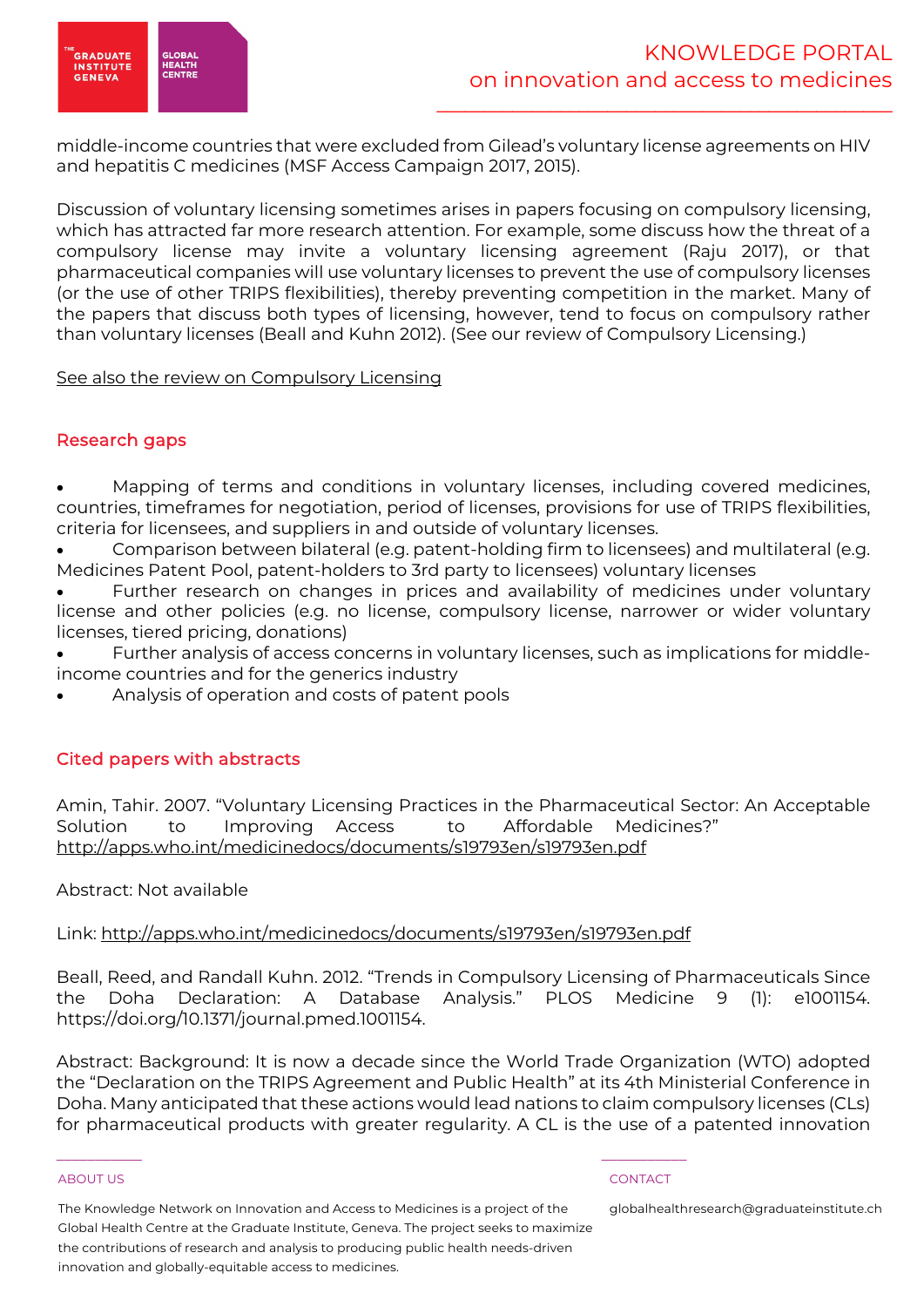

that has been licensed by a state without the permission of the patent title holder. Skeptics doubted that many CLs would occur, given political pressure against CL activity and continued health system weakness in poor countries. The subsequent decade has seen little systematic assessment of the Doha Declaration's impact.

Methods and Findings: We assembled a database of all episodes in which a CL was publically entertained or announced by a WTO member state since 1995. Broad searches of CL activity were conducted using media, academic, and legal databases, yielding 34 potential CL episodes in 26 countries. Country- and product-specific searches were used to verify government participation, resulting in a final database of 24 verified CLs in 17 nations. We coded CL episodes in terms of outcome, national income, and disease group over three distinct periods of CL activity. Most CL episodes occurred between 2003 and 2005, involved drugs for HIV/AIDS, and occurred in upper- middle-income countries (UMICs). Aside from HIV/AIDS, few CL episodes involved communicable disease, and none occurred in least-developed or low-income countries. Conclusions: Given skepticism about the Doha Declaration's likely impact, we note the relatively high occurrence of CLs, yet CL activity has diminished markedly since 2006. While UMICs have high CL activity and strong incentives to use CLs compared to other countries, we note considerable countervailing pressures against CL use even in UMICs. We conclude that there is a low probability of continued CL activity. We highlight the need for further systematic evaluation of global health governance actions.

Link: http://journals.plos.org/plosmedicine/article?id=10.1371/journal.pmed.1001154

Bermudez, Jorge, and Ellen 't Hoen. 2010. "The UNITAID Patent Pool Initiative: Bringing Patents Together for the Common Good." The Open AIDS Journal 4 (January): 37–40. https://doi.org/10.2174/1874613601004020037.

Abstract: Developing and delivering appropriate, affordable, well-adapted medicines for HIV/AIDS remains an urgent challenge: as first-line therapies fail, increasing numbers of people require costly second-line therapy; one-third of ARVs are not available in pediatric formulations; and certain key first- and second-line triple fixed-dose combinations do not exist or sufficient suppliers are lacking. UNITAID aims to help solve these problems through an innovative initiative for the collective management of intellectual property (IP) rights – a patent pool for HIV medicines. The idea behind a patent pool is that patent holders - companies, governments, researchers or universities - voluntarily offer, under certain conditions, the IP related to their inventions to the patent pool. Any company that wants to use the IP to produce or develop medicines can seek a license from the pool against the payment of royalties, and may then produce the medicines for use in developing countries (conditional upon meeting agreed quality standards). The patent pool will be a voluntary mechanism, meaning its success will largely depend on the willingness of pharmaceutical companies to participate and commit their IP to the pool. Generic producers must also be willing to cooperate. The pool has the potential to provide benefits to all.

### Link: https://www.ncbi.nlm.nih.gov/pmc/articles/PMC2842943/

Beyer, Peter. 2013. "Developing Socially Responsible Intellectual Property Licensing Policies: Non- Exclusive Licensing Initiatives in the Pharmaceutical Sector." In Research Handbook on

#### ABOUT US CONTACT AND RESERVE THE RELEASE OF THE RELEASE OF THE RELEASE OF THE RELEASE OF THE RELEASE OF THE RELEASE OF THE RELEASE OF THE RELEASE OF THE RELEASE OF THE RELEASE OF THE RELEASE OF THE RELEASE OF THE RELEASE O

The Knowledge Network on Innovation and Access to Medicines is a project of the Global Health Centre at the Graduate Institute, Geneva. The project seeks to maximize the contributions of research and analysis to producing public health needs-driven innovation and globally-equitable access to medicines.

 $\frac{1}{2}$  , and the set of the set of the set of the set of the set of the set of the set of the set of the set of the set of the set of the set of the set of the set of the set of the set of the set of the set of the set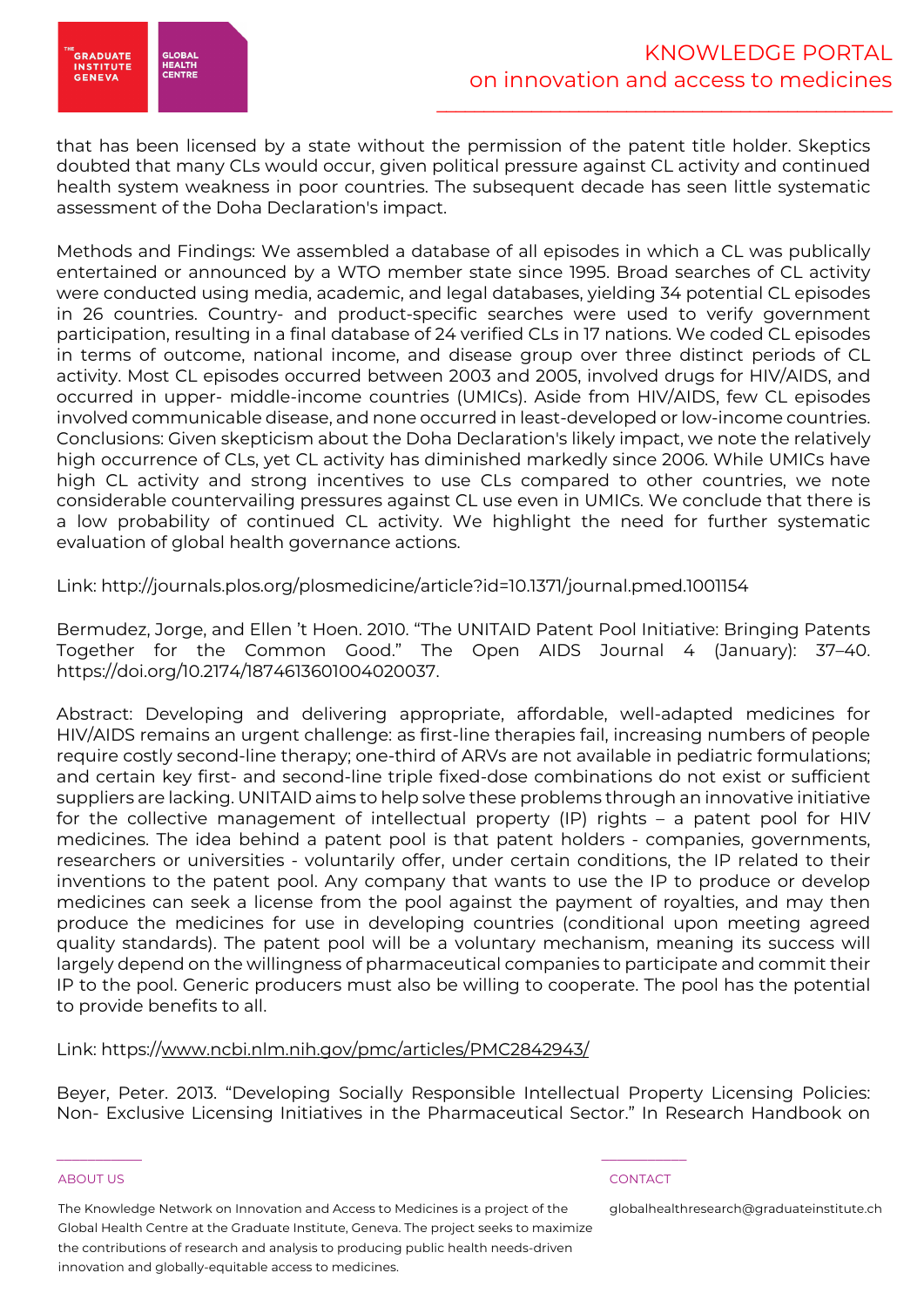

Intellectual Property Licensing, edited by Jacques de Werra. Cheltenham, UK: Edward Elgar Publishing Limited. http://apps.who.int/medicinedocs/documents/s22380en/s22380en.pdf.

# Abstract: Not available

### Link: http://apps.who.int/medicinedocs/documents/s22380en/s22380en.pdf

Childs, Michelle. 2010. "Towards a Patent Pool for HIV Medicines: The Background." The Open AIDS Journal 4 (January): 33–36. https://doi.org/10.2174/1874613601004020033.

Abstract: Recent WHO guidelines for antiretroviral therapy recommend switching to less toxic, but more expensive medicines for first-line and second-line ART, raising questions about the financial sustainability of many AIDS treatment programmes. At the same time, many key generic producing countries such as India now grant pharmaceutical product patents so competition between multiple manufacturers will not be able to play the role it has in bringing down the price of newer drugs. Overcoming these patent barriers will require a range of solutions, such as restricting patentability criteria, or compulsory licensing. One additional systematic solution is provided by the patent pool, a collective solution to the management of patent rights, initially presented by Médecins Sans Frontières to the French Foreign Ministry and subsequently the UNITAID Executive Board in 2006. A patent pool must not be implemented at any costs, but answer medical needs, be based on economic realities and meet the access needs of the developing world, including middle-income countries.

### Link: https://www.ncbi.nlm.nih.gov/pmc/articles/PMC2817875/

Cox, Krista L. 2012. "The Medicines Patent Pool: Promoting Access and Innovation for Life-Saving Medicines through Voluntary Licenses." Hastings Science & Technology Law Journal 4: 291–324. Abstract: Not available Link:

http://heinonline.org/HOL/Page?handle=hein.journals/hascietlj4&div=12&g\_sent=1&casa\_token= &coll ection=journals

Friedman, Michael A., Henk den Besten, and Amir Attaran. 2003. "Out-Licensing: A Practical Approach for Improvement of Access to Medicines in Poor Countries." The Lancet 361 (9354): 341– 44. https://doi.org/10.1016/S0140-6736(03)12331-8.

### Abstract: Not available

### Link: http://www.thelancet.com/journals/lancet/article/PIIS0140-6736(03)12331-8/abstract

Juneja, Sandeep, Aastha Gupta, Suerie Moon, and Stephen Resch. 2017. "Projected Savings through Public Health Voluntary Licences of HIV Drugs Negotiated by the Medicines Patent Pool (MPP)." PLOS ONE 12 (5): e0177770. https://doi.org/10.1371/journal.pone.0177770.

Abstract: The Medicines Patent Pool (MPP) was established in 2010 to ensure timely access to low- cost generic versions of patented antiretroviral (ARV) medicines in low- and middle-income countries (LMICs) through the negotiation of voluntary licences with patent holders. While robust data on the savings generated by MPP and other major global public health initiatives is

#### ABOUT US CONTACT AND RESERVE THE RELEASE OF THE RELEASE OF THE RELEASE OF THE RELEASE OF THE RELEASE OF THE RELEASE OF THE RELEASE OF THE RELEASE OF THE RELEASE OF THE RELEASE OF THE RELEASE OF THE RELEASE OF THE RELEASE O

The Knowledge Network on Innovation and Access to Medicines is a project of the Global Health Centre at the Graduate Institute, Geneva. The project seeks to maximize the contributions of research and analysis to producing public health needs-driven innovation and globally-equitable access to medicines.

 $\frac{1}{2}$  , and the set of the set of the set of the set of the set of the set of the set of the set of the set of the set of the set of the set of the set of the set of the set of the set of the set of the set of the set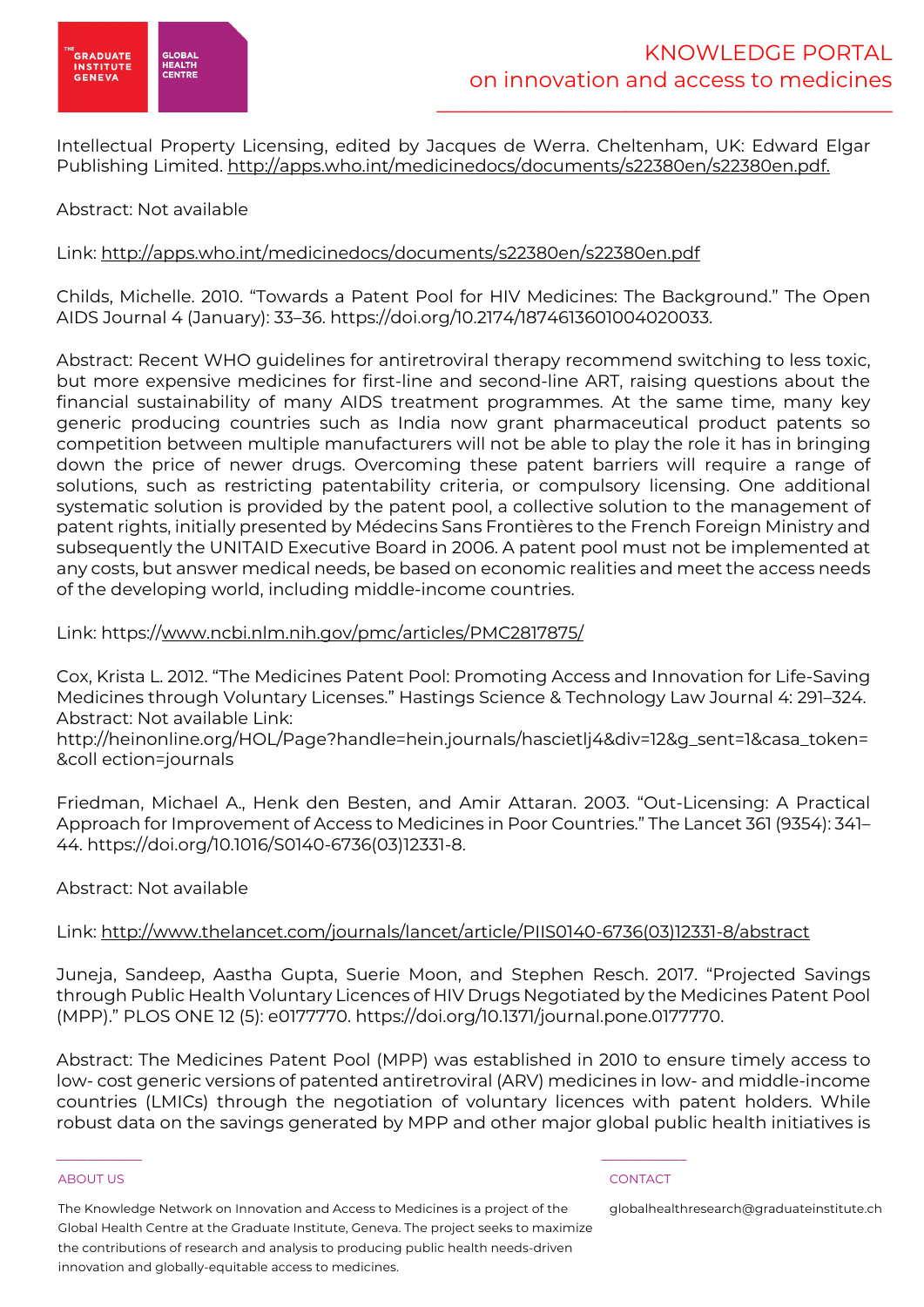

important, it is also difficult to quantify. In this study, we estimate the savings generated by licences negotiated by the MPP for ARV medicines to treat HIV/AIDS in LMICs for the period 2010–2028 and generate a cost- benefit ratio–based on people living with HIV (PLHIVs) in any new countries which gain access to an ARV due to MPP licences and the price differential between originator's tiered price and generics price, within the period where that ARV is patented. We found that the direct savings generated by the MPP are estimated to be USD 2.3 billion (net present value) by 2028, representing an estimated cost-benefit ratio of 1:43, which means for every USD 1 spent on MPP, the global public health community saves USD 43. The saving of USD 2.3 billion is equivalent to more than 24 million PLHIV receiving first-line ART in LMICs for 1 year at average prices today.

# Link: https://www.ncbi.nlm.nih.gov/pmc/articles/PMC5444652/

MSF Access Campaign. 2015. "Access to Sofosbuvir, Ledipasvir and Velpatasvir: Analysis & Key Recommendations on Gilead's Voluntary License."

Abstract: Not available

Link:https://www.msfaccess.org/sites/default/files/MSF\_assets/HepC/Docs/HepC\_statement\_An alysisOfGi leadLicense\_ENG\_2015.pdf

MSF Access Campaign. 2017. "HIV & Opportunistic Infection Treatment: Spotlight on Access Gaps."

https://msfaccess.org/sites/default/files/HIV\_Brief\_SpotlightOnAccessGaps\_ENG\_2017.pdf.

Abstract: Not available

Link: https://msfaccess.org/sites/default/files/HIV\_Brief\_SpotlightOnAccessGaps\_ENG\_2017.pdf

Perry, Greg. 2016. "UN High Level Panel on Access to Medicines: Contribution 115." High-Level Panel on Access to Medicines. 2016. http://www.unsgaccessmeds.org/inbox/2016/2/28/gregperry.

Abstract: Voluntary patent pooling in public health is a mechanism for the management of intellectual property (IP) rights that seeks to promote innovation and access particularly in developing countries. Voluntary patent pools operate within the existing trade and IP framework and can contribute to the realisation of "the right to health" and "the right to enjoy the benefits of scientific progress" as guaranteed in the Universal Declaration of Human Rights (UDHR) and in the International Covenant on Economic, Social and Cultural Rights (ICESCR). Voluntary patent pooling also provides a practical example of an approach to promote policy coherence in the field of public health. This contribution reviews one experience in the implementation of voluntary patent pooling to improve health outcomes. It also analyses other areas in which the concept could potentially be applied to address specific access and/or innovation challenges for health technologies as well as to support the achievement of new health-related Sustainable Development Goals through 2030.

Link: http://www.unsgaccessmeds.org/inbox/2016/2/28/greg-perry

 $\frac{1}{2}$  , and the set of the set of the set of the set of the set of the set of the set of the set of the set of the set of the set of the set of the set of the set of the set of the set of the set of the set of the set

#### ABOUT US CONTACT AND RESERVE THE RELEASE OF THE RELEASE OF THE RELEASE OF THE RELEASE OF THE RELEASE OF THE RELEASE OF THE RELEASE OF THE RELEASE OF THE RELEASE OF THE RELEASE OF THE RELEASE OF THE RELEASE OF THE RELEASE O

The Knowledge Network on Innovation and Access to Medicines is a project of the Global Health Centre at the Graduate Institute, Geneva. The project seeks to maximize the contributions of research and analysis to producing public health needs-driven innovation and globally-equitable access to medicines.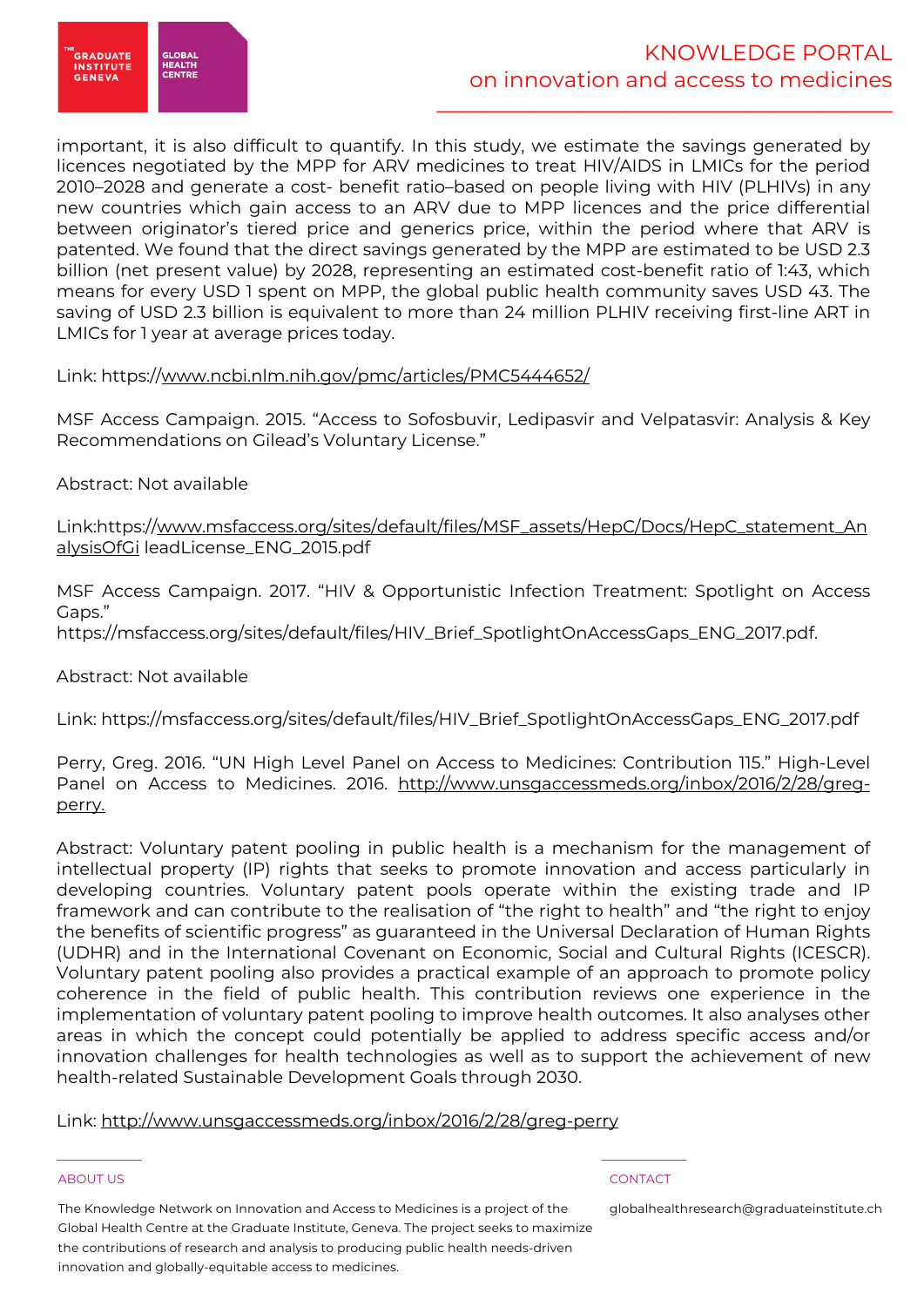

Raju, K D. 2017. "Compulsory v Voluntary Licensing: A Legitimate Way to Enhance Access to Essential Medicines in Developing Countries." Journal of Intellectual Property Rights 22: 23–31.

Abstract: Compulsory licensing (CL) (the TRIPS language is that other use without the authorisation of the right holder, A.3) is provided under the Agreement on Trade Related Aspects of Intellectual Property Rights (TRIPS) regime under the World Trade Organization (WTO). Across the world, the CL on IPRs is granted on similar grounds like unreasonably exorbitant prices of a medicine; patent being not worked in the country; where substantial public interest is affected by the way in which IPR holder is exercising his rights etc. The Doha Declaration on Public Health provides special privileges for countries without manufacturing facilities. Presently, more and more multinational pharma companies are turned into strategic alliances with domestic companies for manufacturing patented drugs in order to avoid CL. For example, the Swiss drug maker Hoffman La Roche has entered into an agreement with Emacure Pharmaceuticals for locally manufacturing three patented cancer drugs in India. Strides Arcolab has entered into collaboration with US Pharma Gilead Sciences for manufacturing HIV/Drugs. The first CL case in India has compelled multinational pharmaceutical companies to change their strategy of strategic collaborations and technology transfers with domestic companies. It is argued that a threat of CL encourages parties for entering into voluntary licensing and it is economical and an alternative option (not exclusive) for developing countries in providing essential medicines to poor people.

### Link: http://docs.manupatra.in/newsline/articles/Upload/31AC60C2-ABCC-4799-A388- 0F56ED7C9ECF.pdf

World Health Organization (WHO). 2016. "Global Report on Access to Hepatitis C Treatment: Focus on Overcoming Barriers." http://apps.who.int/iris/bitstream/10665/250625/1/WHO-HIV-2016.20- eng.pdf?ua=1.

Abstract: Not available

\* For the purposes of this review, we have established three categories to describe the state of the literature: thin, considerable, and rich.

• Thin: There are relatively few papers and/or there are not many recent papers and/or there are clear gaps

• Considerable: There are several papers and/or there are a handful of recent papers and/or there are some clear gaps

• Rich: There is a wealth of papers on the topic and/or papers continue to be published that address this issue area and/or there are less obvious gaps

Scope: While many of these issues can touch a variety of sectors, this review focuses on medicines. The term medicines is used to cover the category of health technologies, including drugs, biologics (including vaccines), and diagnostic devices.

#### ABOUT US CONTACT AND RESERVE THE RELEASE OF THE RELEASE OF THE RELEASE OF THE RELEASE OF THE RELEASE OF THE RELEASE OF THE RELEASE OF THE RELEASE OF THE RELEASE OF THE RELEASE OF THE RELEASE OF THE RELEASE OF THE RELEASE O

The Knowledge Network on Innovation and Access to Medicines is a project of the

globalhealthresearch@graduateinstitute.ch

 $\frac{1}{2}$  , and the set of the set of the set of the set of the set of the set of the set of the set of the set of the set of the set of the set of the set of the set of the set of the set of the set of the set of the set

Link: http://apps.who.int/iris/bitstream/10665/250625/1/WHO-HIV-2016.20-eng.pdf?ua=1

Global Health Centre at the Graduate Institute, Geneva. The project seeks to maximize the contributions of research and analysis to producing public health needs-driven innovation and globally-equitable access to medicines.